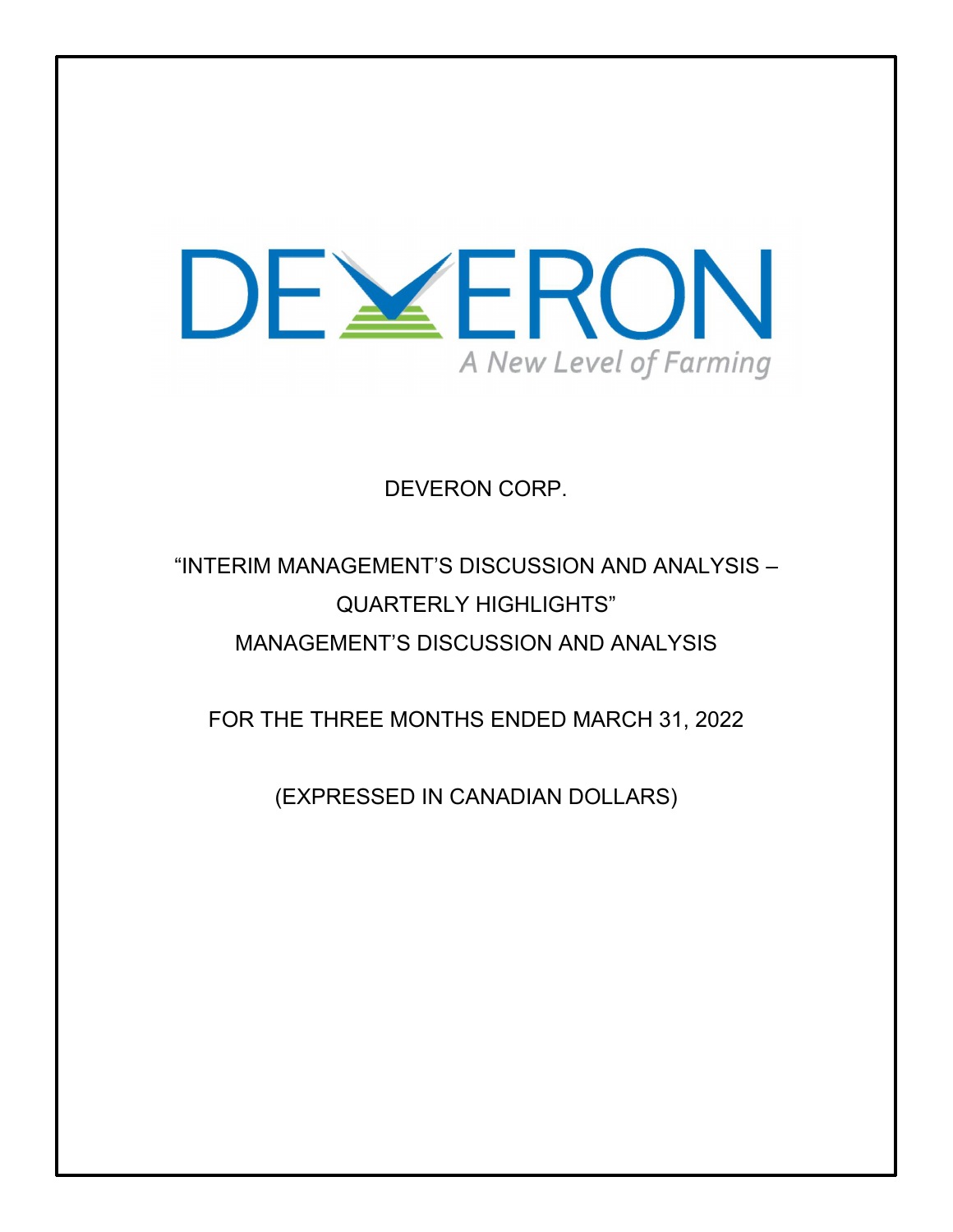### **Introduction**

The following Interim Management Discussion & Analysis ("Interim MD&A") of Deveron Corp. ("Deveron" or the "Company") for the three months ended March 31, 2022 has been prepared to provide material updates to the business operations, liquidity and capital resources of the Company since its last annual management discussion & analysis, being the Management Discussion & Analysis ("Annual MD&A") for the fiscal year ended December 31, 2022. This Interim MD&A does not provide a general update to the Annual MD&A, or reflect any non-material events since the date of the Annual MD&A.

This Interim MD&A has been prepared in compliance with section 2.2.1 of Form 51-102F1, in accordance with National Instrument 51-102 – Continuous Disclosure Obligations. This discussion should be read in conjunction with the Company's Annual MD&A, audited annual financial statements for the years ended December 31, 2021, and December 31, 2020, together with the notes thereto, and unaudited condensed interim consolidated financial statements for the three months ended March 31, 2022, together with the notes thereto. Results are reported in Canadian dollars, unless otherwise noted. The Company's unaudited condensed interim consolidated financial statements and the financial information contained in this Interim MD&A are prepared in accordance with International Financial Reporting Standards ("IFRS") as issued by the International Accounting Standards Board ("IASB") and interpretations of the IFRS Interpretations Committee. The unaudited condensed interim consolidated financial statements have been prepared in accordance with International Standard 34, Interim Financial Reporting. Accordingly, information contained herein is presented as of May 30, 2022, unless otherwise indicated.

For the purposes of preparing this Interim MD&A, management, in conjunction with the Board of Directors (the "Board"), considers the materiality of information. Information is considered material if: (i) such information results in, or would reasonably be expected to result in, a significant change in the market price or value of Deveron common shares; (ii) there is a substantial likelihood that a reasonable investor would consider it important in making an investment decision; or (iii) it would significantly alter the total mix of information available to investors. Management, in conjunction with the Board, evaluates materiality with reference to all relevant circumstances, including potential market sensitivity.

Additional information relating to the Company is available free of charge on the System for Electronic Document Analysis and Retrieval (SEDAR) website at **www.sedar.com**.

## **Cautionary Note Regarding Forward-Looking Statements**

This Interim MD&A contains certain forward-looking information and forward-looking statements, as defined in applicable securities laws (collectively referred to herein as "forward-looking statements"). These statements relate to future events or the Company's future performance. All statements other than statements of historical fact are forward-looking statements. Often, but not always, forward-looking statements can be identified by the use of words such as "plans", "expects", "is expected", "budget", "scheduled", "estimates", "continues", "forecasts", "projects", "predicts", "intends", "anticipates" or "believes", or variations of, or the negatives of, such words and phrases, or statements that certain actions, events or results "may", "could", "would", "should", "might" or "will" be taken, occur or be achieved. Forward-looking statements involve known and unknown risks, uncertainties and other factors that may cause actual results to differ materially from those anticipated in such forward-looking statements. The forwardlooking statements in this Interim MD&A speak only as of the date of this Interim MD&A or as of the date specified in such statement. The following table outlines certain significant forward-looking statements contained in this Interim MD&A and provides the material assumptions used to develop such forward-looking statements and material risk factors that could cause actual results to differ materially from the forward-looking statements.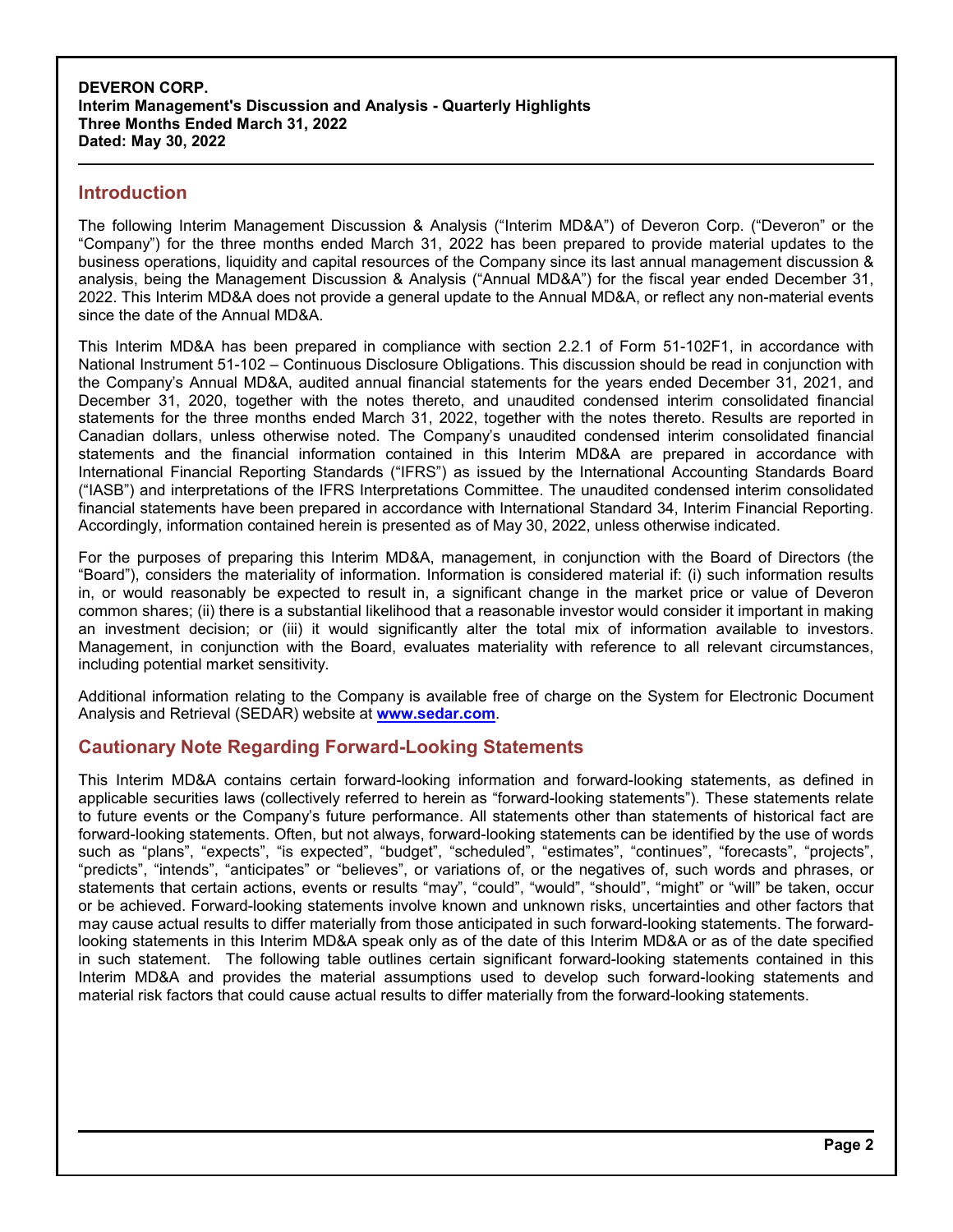| <b>Forward-looking statements</b>                                                                                                                                                                                                                                                 | <b>Assumptions</b>                                                       | <b>Risk factors</b>                                                                                                                                                                                                                                                                                                                                                                                                                                                                                                                                                                                                                                                                                                                                               |
|-----------------------------------------------------------------------------------------------------------------------------------------------------------------------------------------------------------------------------------------------------------------------------------|--------------------------------------------------------------------------|-------------------------------------------------------------------------------------------------------------------------------------------------------------------------------------------------------------------------------------------------------------------------------------------------------------------------------------------------------------------------------------------------------------------------------------------------------------------------------------------------------------------------------------------------------------------------------------------------------------------------------------------------------------------------------------------------------------------------------------------------------------------|
| sector will be significant and and data analytics sector<br>profitable.                                                                                                                                                                                                           | data acquisition and data analytics continued growth of data acquisition | Growth of Deveron's business in the Financing will be available for the Changes in debt and equity markets;<br>timing and availability of external<br>financing on acceptable<br>terms;<br>increases in costs; and changes in<br>other<br>environmental<br>and<br><b>local</b><br>legislation and regulation; changes in<br>economic conditions                                                                                                                                                                                                                                                                                                                                                                                                                   |
| ending March 31, 2023.<br>The Company expects to incur<br>further losses in the development of<br>its business<br>Should the Company not raise<br>sufficient capital or have adequate<br>profits (defined as revenues less<br>expenses), it may cease to be a<br>reporting issuer | expectations;<br>debt<br>other<br>and                                    | The Company's ability to meet its The operating activities of the Changes in debt and equity markets;<br>working capital needs at the current Company for the twelve-month ongoing uncertainties relating to the<br>level for the twelve-month period period ending March 31, 2023, and COVID-19 pandemic; timing and<br>the costs associated therewith, will availability of external financing on<br>be consistent with Deveron's current acceptable terms; increases in costs;<br>and equity and changes in environmental and<br>markets, exchange and interest rates other local legislation and regulation;<br>applicable economic interest rate and exchange rate<br>conditions are favourable to Deveron   fluctuations; changes in economic<br>conditions |

Inherent in forward-looking statements are risks, uncertainties and other factors beyond Deveron's ability to predict or control. Please also make reference to those risk factors referenced in the "Risk Factors" section below. Readers are cautioned that the above chart does not contain an exhaustive list of the factors or assumptions that may affect the forward-looking statements, and that the assumptions underlying such statements may prove to be incorrect. Actual results and developments are likely to differ, and may differ materially, from those expressed or implied by the forward-looking statements contained in this Interim MD&A.

Forward-looking statements involve known and unknown risks, uncertainties and other factors that may cause Deveron's actual results, performance or achievements to be materially different from any of its future results, performance or achievements expressed or implied by forward-looking statements. All forward-looking statements herein are qualified by this cautionary statement. Accordingly, readers should not place undue reliance on forwardlooking statements. The Company undertakes no obligation to update publicly or otherwise revise any forwardlooking statements whether as a result of new information or future events or otherwise, except as may be required by law. If the Company does update one or more forward-looking statements, no inference should be drawn that it will make additional updates with respect to those or other forward-looking statements, unless required by law.

# **Description of Business**

Deveron was incorporated under the laws of the Province of Ontario on March 28, 2011.

Deveron (TSX-V: FARM) is a leading agriculture data company based in Toronto, Ontario. The company provides a variety of analytical data and field services for the North American agricultural industry. Deveron acquires and operates local farm advisors and soil laboratories, who then leverage the Company's standardized data solutions and technology platforms to grow their businesses. Deveron is a leading provider of carbon sequestration data, serving many of the largest agriculture companies with field and analytical support for their carbon programs. The primary office is located at The Canadian Venture Building, 82 Richmond Street East, Toronto, Ontario, M5C 1P1.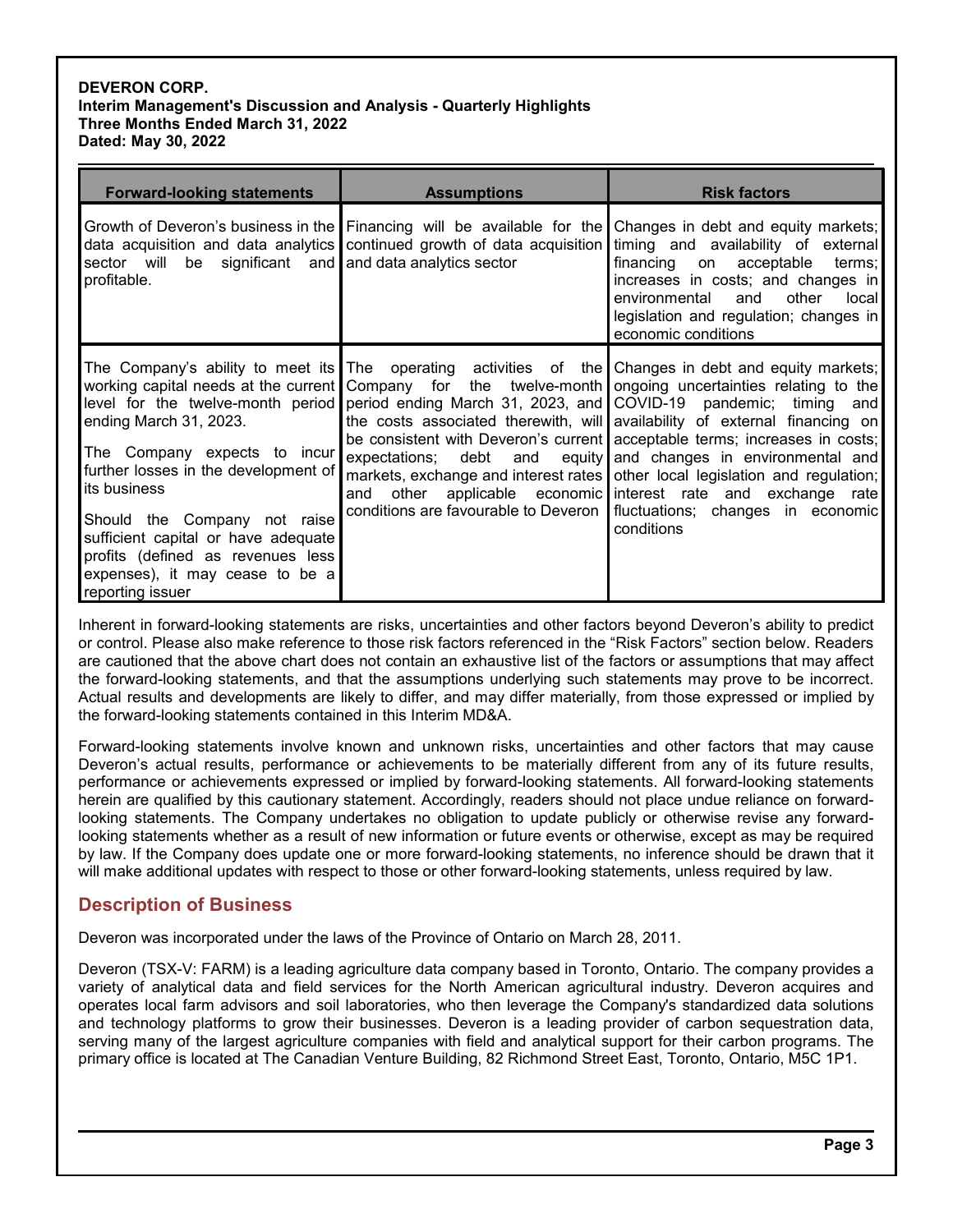On August 31, 2020, the Company changed its corporate name from Deveron UAS Corp. to Deveron Corp. On September 21, 2020, the Company was accepted for listing on the TSX Venture Exchange (the "TSXV") as a Tier 2 issuer, and its common shares commenced trading on the TSXV under the symbol "FARM".

# **Operational Highlights**

#### **Corporate**

On January 18, 2022, the Company granted 1,600,000 stock options to certain officers, employees and advisors to the Company. The stock options, at a price of \$0.75 per share, will expire in six years from the issue date.

On February 25, 2022, the Company announced a public offering for gross proceeds of \$11,500,000 through the issuance of 16,428,573 units in the capital of the Company at a price of \$0.70 per unit. Each Unit is comprised of one common share in the Company and one-half of one whole Common Share purchase warrant. Each warrant entitles the holder thereof to acquire one Common Share at a price of \$0.90 per Common Share for a period of two years from the date of issuance.

On March 9, 2022, the Company announced a non-brokered private placement for gross proceeds of \$600,000 through the issuance of 857,143 units in the capital of the Company at a price of \$0.70 per unit. Each Unit is comprised of one common share in the Company and one-half of one whole Common Share purchase warrant. Each warrant entitles the holder thereof to acquire one Common Share at a price of \$0.90 per Common Share for a period of two years from the date of issuance.

During the three months ended March 31, 2022, 195,000 warrants were exercised at a price of \$0.45 per unit for gross proceeds of \$87,750 and 20,000 warrants were exercised at a price of \$0.35 for gross proceeds of \$7,000.

#### **Company Update**

There are almost 1 billion acres of farmland in North America, and it is estimated that, currently, data and technology are applied in making input decisions (such as seeding, fertilizer use etc.) on only 30% of this total area under cultivation.

Science and technology can have a significant role to play in improving farm outcomes; including yields, profitability and climate impact.

Deveron is a growing company focused on the North American agriculture market that provides:

- Data collection services via soil sampling, drones, and other methods
- Data insights to better manage inputs like fertilizer, seed, water and other crop protection that is based on highly localized data and farm variability
- Carbon sequestration data services, serving many of the largest agriculture companies with field and analytical support for their carbon programs
- Standardized data solutions and technology platforms that helps farmers, agronomists and agri-businesses record, organize and leverage on-farm information to make better decisions.
- Agricultural laboratories and soil health testing services such as Solvita soil health tests

Deveron provides these services directly through:

- Our online presence at www.deveron.com
- Our growing network of local agronomists and partner channels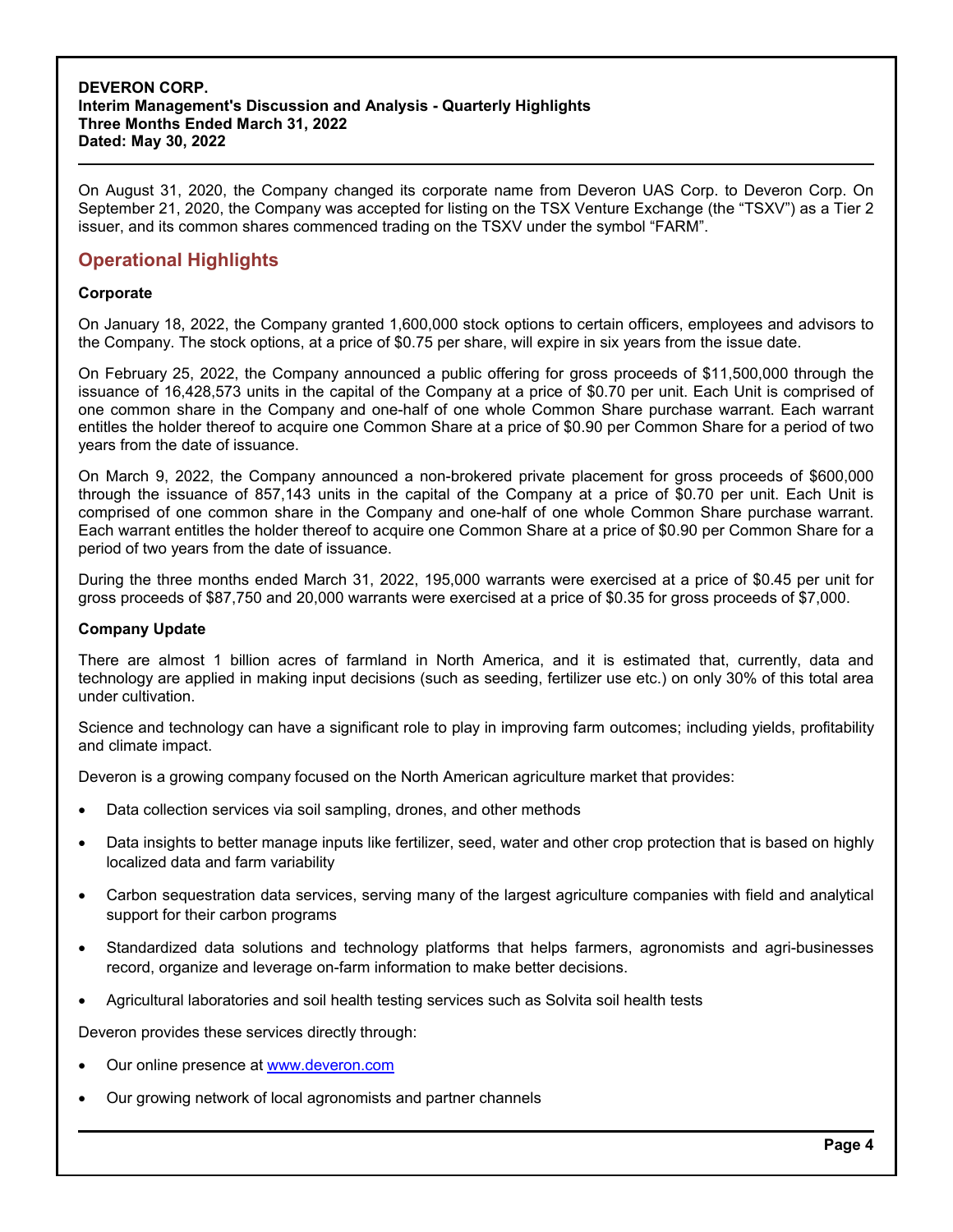#### Our digital affiliations with multi-national input companies

Deveron is focused on removing the subjective decision making of farming and making it easy for any grower, using any brand of input or equipment, to use data to make more money on the farm.

### **Acquisition of Agri-Labs Inc.**

On March 10, 2022, the Company entered into a definitive agreement to acquire the assets of Agri-Labs, Inc. ("Agri-Labs") a leading soil lab and agronomy company that services Indiana, Michigan, and Ohio (the "Acquisition"). Agri-Labs conducts approximately 45,000 soil tests annually and provides clients with sampling services and prescription recommendations across 100,000 acres. As consideration for the Acquisition, Deveron has agreed to:

- 1. Pay Agri-Labs an initial cash payment of US\$420,000 upon signing of the Definitive Agreement, and US\$210,000 on each of the first two anniversaries of the signing of the Definitivive Agreement, and
- 2. issue such number of common shares in the capital of the company equal to US\$180,000 at a price of \$0.61 per common share upon receipt of the approval of the TSX Venture Exchange ("TSXV") and an additional number of common shares equal to US\$90,000 at a price of \$0.61 per common share on each of the first two annivesraries of the signing of the Definitive Agreement.

The allocation of the purchase price is as follows:

#### **Purchase price allocation**

| Contingent consideration (earnout) (iii)<br><b>Total consideration</b> | 31.034<br>1.571.691 |
|------------------------------------------------------------------------|---------------------|
| Additional 375,000 common shares to be issued (ii)                     | 228.750             |
| Deferred cash consideration                                            | 536.674             |
| Cash payment                                                           | 546,483             |
| Issuance of 375,000 common shares upon closing                         | 228.750             |

#### **Allocation of purchase price**

| Agri-labs net assets acquired net of liabilities assumed (i) | 1.571.691 |
|--------------------------------------------------------------|-----------|
| Intangible assets                                            | 474.531   |
| Goodwill                                                     | 822,900   |
| Property, plant and equipment                                | 274.260   |

(i) For the purpose of determining the value of the purchase price consideration, the 375,000 common shares were valued at \$0.61 per share based on Deveron's closing price as of March 9, 2022.

(ii) For the purpose of determining the value of the purchase price consideration, the 375,000 common shares to be issued were valued at \$0.61 per share based on Deveron's closing price as of March 9, 2022 and was recorded as an addition to shares to be issued.

(iii) The Earnout (cash-settled) has a fair value of \$31,034 as of the date of acquisition and was recorded as "deferred and contingent consideration".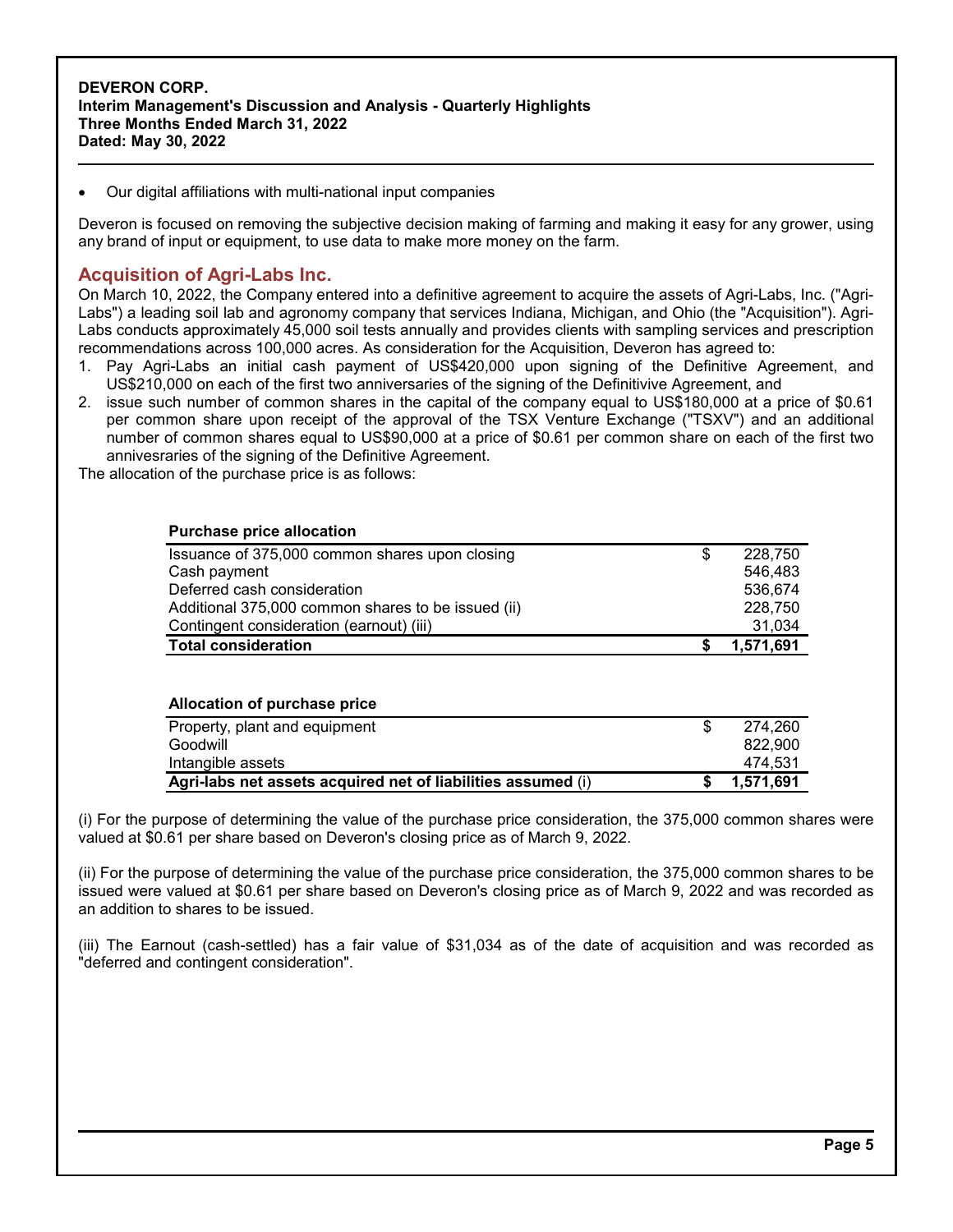# **Trends and Economic Conditions**

Deveron's operations are focused within the agriculture marketplace. Soil health and tissue imagery and other data solutions will have a significant effect on this market by allowing farmers to reduce costs, strengthen yields and improve profitability. Other trend factors impacting agriculture are changes to applicable laws and regulations, weather conditions, rising fertilizer and agriculture costs, and the availability of qualified people and obtaining necessary services in jurisdictions where Deveron operates. The current trends relating to these factors could change at any time and negatively affect Deveron's operations and business.

Deveron is managing its business during uncertain market, political and economic conditions, including among others, geopolitical and other risks associated with our international operations, including military actions, protectionism and reactive countermeasures, economic or other sanctions or trade barriers, including in relation to the evolving Ukraine/Russia conflict.

Due to the worldwide COVID-19 pandemic, material uncertainties may arise that could influence management's going concern assumption. Management cannot accurately predict the future impact COVID-19 may have on the severity and the length of potential measures taken by governments to manage the spread of the virus, and their effect on labour availability and supply lines; purchasing power of the Canadian and US dollar; and ability to obtain funding.

Apart from these factors and the risk factors noted under the heading "Risk Factors", management is not aware of any other trends, commitments, events or uncertainties that would have a material effect on the Company's business, financial condition or results of operations.

Apart from these factors and the risk factors noted under the heading "Risk Factors", management is not aware of any other trends, commitments, events or uncertainties that would have a material effect on the Company's business, financial condition or results of operations.

## **Major Shareholder and Related Party Transactions**

#### **Major shareholder**

At March 31, 2022, Greencastle owned and/or exercised control over 10,145,500 common shares (December 31, 2022 - 10,145,500 common shares) of Deveron, representing approximately 9.5% (December 31, 2021 - 11.4%) of the issued and outstanding common shares of the Company. The remaining 90.5% (December 31, 2021 - 88.6%) of the shares are widely held, which includes various holdings owned by directors of Deveron. These holdings can change at any time at the discretion of the owner.

The Company's major shareholder does not have different voting rights than other holders of the Company's common shares.

The Company is not aware of any arrangements that may at a subsequent date result in a change in control of the Company. To the knowledge of the Company, other than Greencastle, which owns or controls, directly or indirectly, approximately 9.5% (December 31, 2021 - 11.4%) of the issued and outstanding shares of the Company, the Company is not directly or indirectly owned or controlled by another corporation, by any government or by any natural or legal person severally or jointly.

#### **Marrelli Group of Companies**

During the three months ended March 31, 2022, the Company incurred professional fees of \$30,295 (three months ended March 31, 2021 - \$12,079) to a group of companies of which Carmelo Marrelli is Managing Director. Mr. Marrelli is the Chief Financial Officer of Deveron. All services were made on terms equivalent to those that prevail with arm's length transactions. As at March 31, 2022, the group of companies was owed \$19,041 (December 31, 2021 - \$6,004) and this amount is included in amounts payable and other liabilities.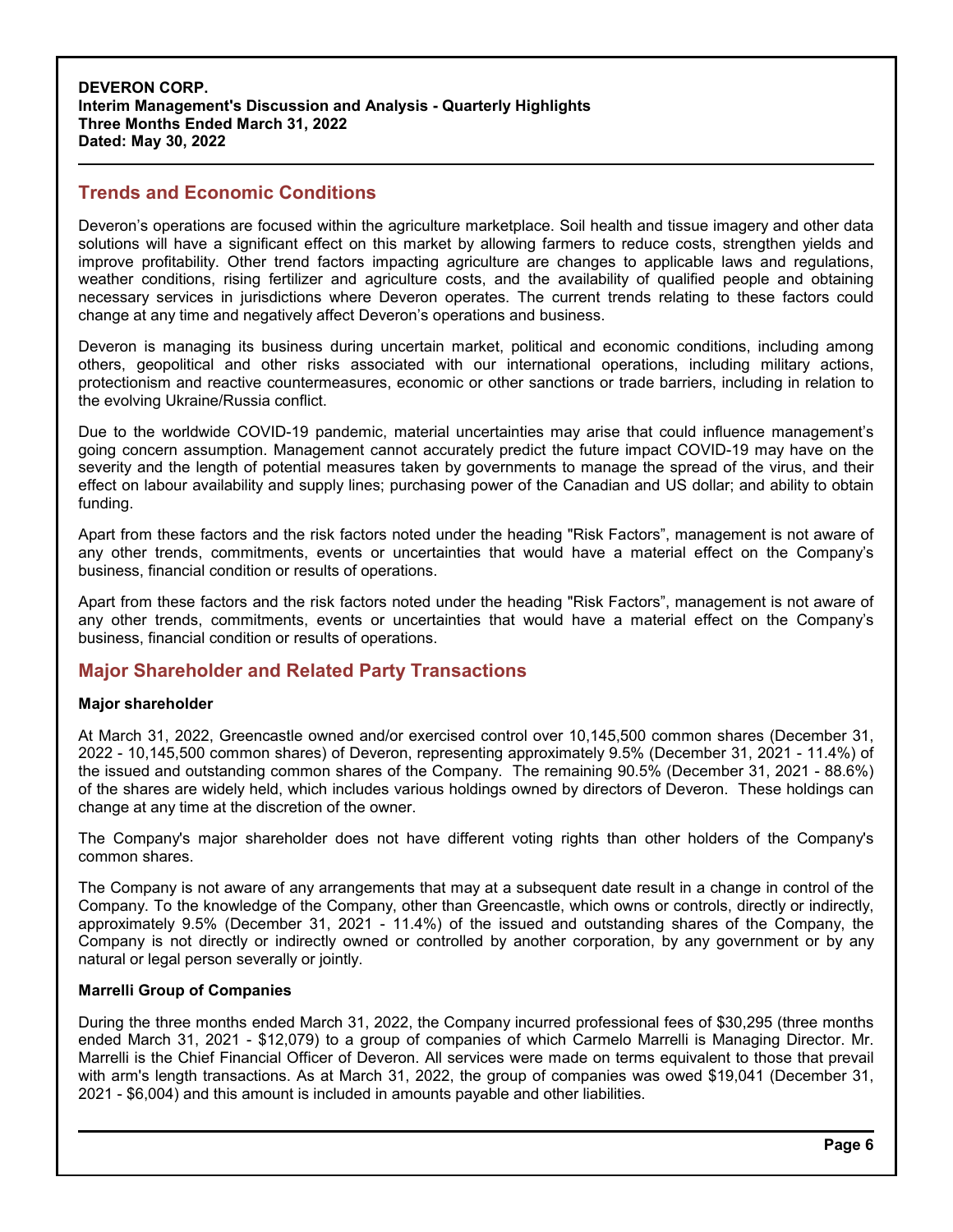#### **Related party transactions**

During the three months ended March 31, 2022, the Company also incurred legal fees of \$18,820 (three months ended March 31, 2021 - \$16,460) to Irwin Lowy LLP for legal services. Chris Irwin is the controlling party of Irwin Lowy LLP and a director of Deveron. Included in the March 31, 2022 amounts payable and other liabilities is \$15,423 due to Irwin Lowy LLP (December 31, 2022 - \$14,372).

During the three months ended March 31, 2022, the Company incurred rent expense of \$7,500 (three months ended March 31, 2021 - \$nil) to Greencastle which is included in office and general in the unaudited condensed interim consolidated financial statements of comprehensive loss. Included in the March 31, 2022 amounts payable and other liabilities is \$7,500 due to Greencastle (December 31, 2020 - \$7,500).

During the three months ended March 31, 2022, the Company incurred share-based payment expenses to officers, directors and key management personnel of \$96,987 (three months ended March 31, 2021 - \$320,807).

### **Outlook**

For the immediate future, the Company intends to develop the data acquisition and analytics business. The Company continues to monitor its spending and will amend its plans based on business opportunities that may arise in the future. See "Cautionary Note Regarding Forward-Looking Statements", "Trends" and COVID-19 in "Events After The Reporting Period" and "Risk Factors".

The Company may need to secure additional financing to meet its ongoing obligations; however, there is no assurance that the Company will be able to do so. See "Cautionary Note Regarding Forward-Looking Statements", "Trends and Economic Conditions" and COVID-19 Risks in "Risk Factors".

### **Key Performance Indicators**

The Company monitors a number of key performance indicators to evaluate performance. Some of the key performance indicators used by management are recognized under IFRS, whereas others are non-IFRS measures and are not recognized under IFRS. These non-IFRS measures are provided as additional information to complement the IFRS measures by providing further understanding of our results of operations from management's perspective. We believe that non-IFRS financial measures are useful to investors and others in assessing our performance; however, these measures should not be considered as a substitute for reported IFRS measures nor should they be considered in isolation. As these measures are not recognized measures under IFRS, they do not have a standardized meaning prescribed by IFRS and therefore may not be comparable to similar measures presented by other companies. For a reconciliation of the non-IFRS measures to the most directly comparable measure calculated in accordance with IFRS, see section entitled "Non-IFRS Measures" below.

### **IFRS Measures**

#### **Revenue**

The Company generates revenue by providing data collection and analytics services to the agricultural industry in Canada and the United States. Contracts for the Company's services, including carbon services, soil sampling, drone data etc., is based on the collection of on-farm data through the Company's network of soil sampling, drone and data technicians. The Company's products and services are also sold through dealers, affiliates and other companies that partner with the Company in certain regions.

#### **Cost of Services**

Cost of services includes agronomic services and laboratory fees, software and processing fees, employee-related expenses, subcontractor costs, and travel-related expenses that are directly related to the product and services that the Company provides.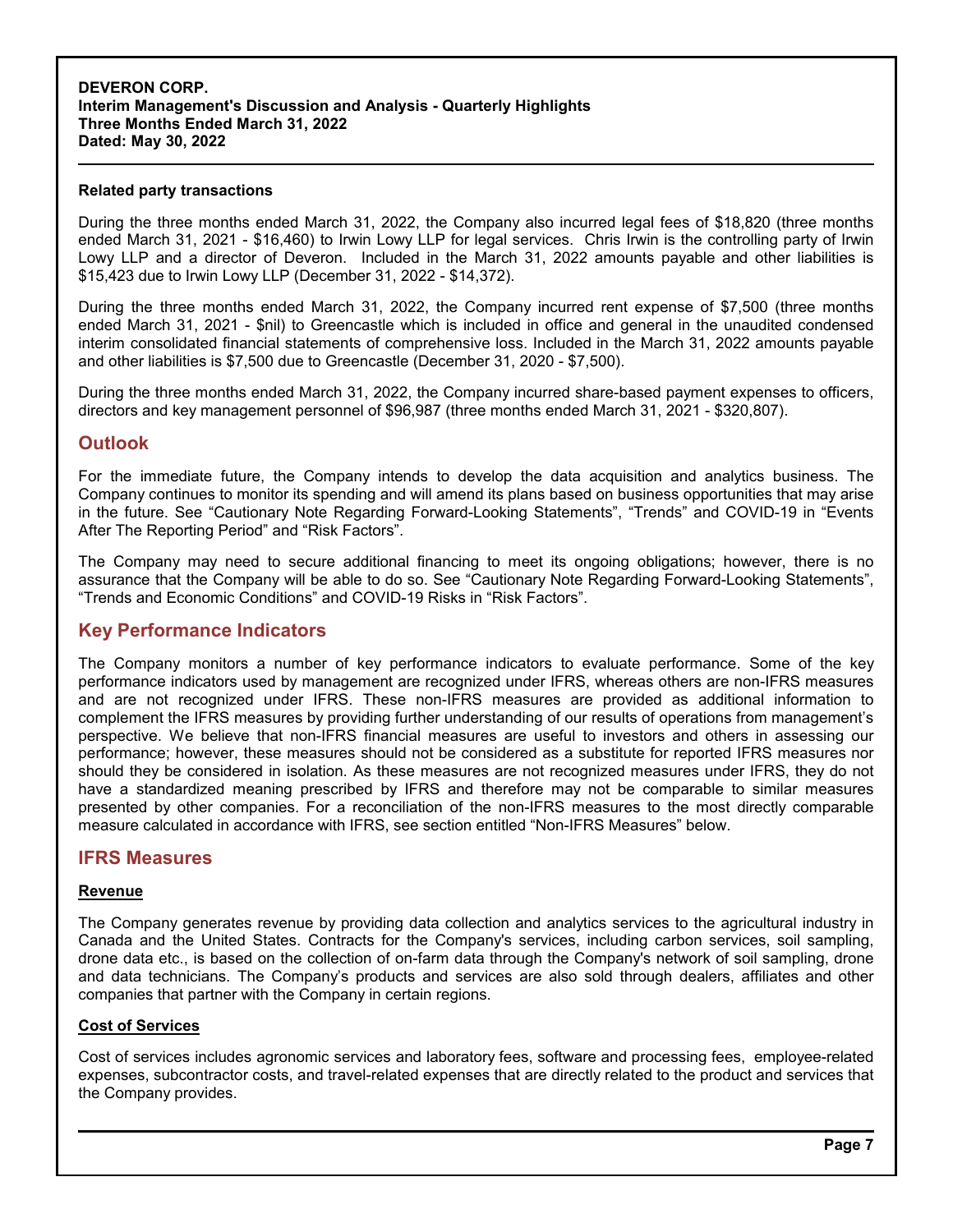### **Gross Margin**

Gross margin reflects our revenue less cost of services.

#### **Operating expenses**

Operating expenses consist primarily of salaries and benefits, office and general, share-based payments, depreciation and amortization among others. Salaries and benefits include employee related expenses for our sales and operations, product and engineering, general and administrative, and finance teams.

Office and general expenses consist primarily of travel, short-term rent, corporate and public relations, software subscriptions, bank charges, bad debts and insurance-related expenses among others.

### **Non-IFRS Measures**

### **Adjusted EBITDA**

Adjusted EBITDA is a supplemental measure used by management and other users of Deveron's financial statements, including Deveron's lenders and investors, to assess the financial performance of the Company's business without regard to financing methods or capital structure. Adjusted EBITDA is also a key metric that management uses prior to execution of any strategic investing or financing opportunity. For example, management uses Adjusted EBITDA as a measure in determining the value of acquisitions, expansion opportunities, and dispositions. In addition, Adjusted EBITDA is utilized by financial institutions to measure borrowing capacity. The Company believes that Adjusted EBITDA is useful to management, lenders, and investors in assessing the underlying performance of its ongoing operations and its ability to generate cash flows to fund its cash requirements.

The Company defines Adjusted EBITDA as IFRS net loss excluding interest expense, depreciation and amortization expense, share-based payments, income tax expense, integration costs, and impairment of goodwill, property, plant, and equipment and right-of-use assets (ROU).

The following table reconciles Adjusted EBITDA to Net income (loss) for the periods indicated:

|                               | For the three months ended |                  |            |
|-------------------------------|----------------------------|------------------|------------|
|                               |                            | March 31,        | March 31,  |
|                               |                            | 2022             | 2021       |
| <b>IFRS Net Loss</b>          |                            | $(3,549,878)$ \$ | (979, 468) |
| Interest                      |                            | 46,485           | 16,110     |
| Depreciation & Amortization   |                            | 429,689          | 51,177     |
| <b>Share Based Payments</b>   |                            | 447,306          | 320,807    |
| Income Taxes                  |                            |                  |            |
| <b>Adjusted EBITDA (Loss)</b> |                            | $(2,626,398)$ \$ | (591,374)  |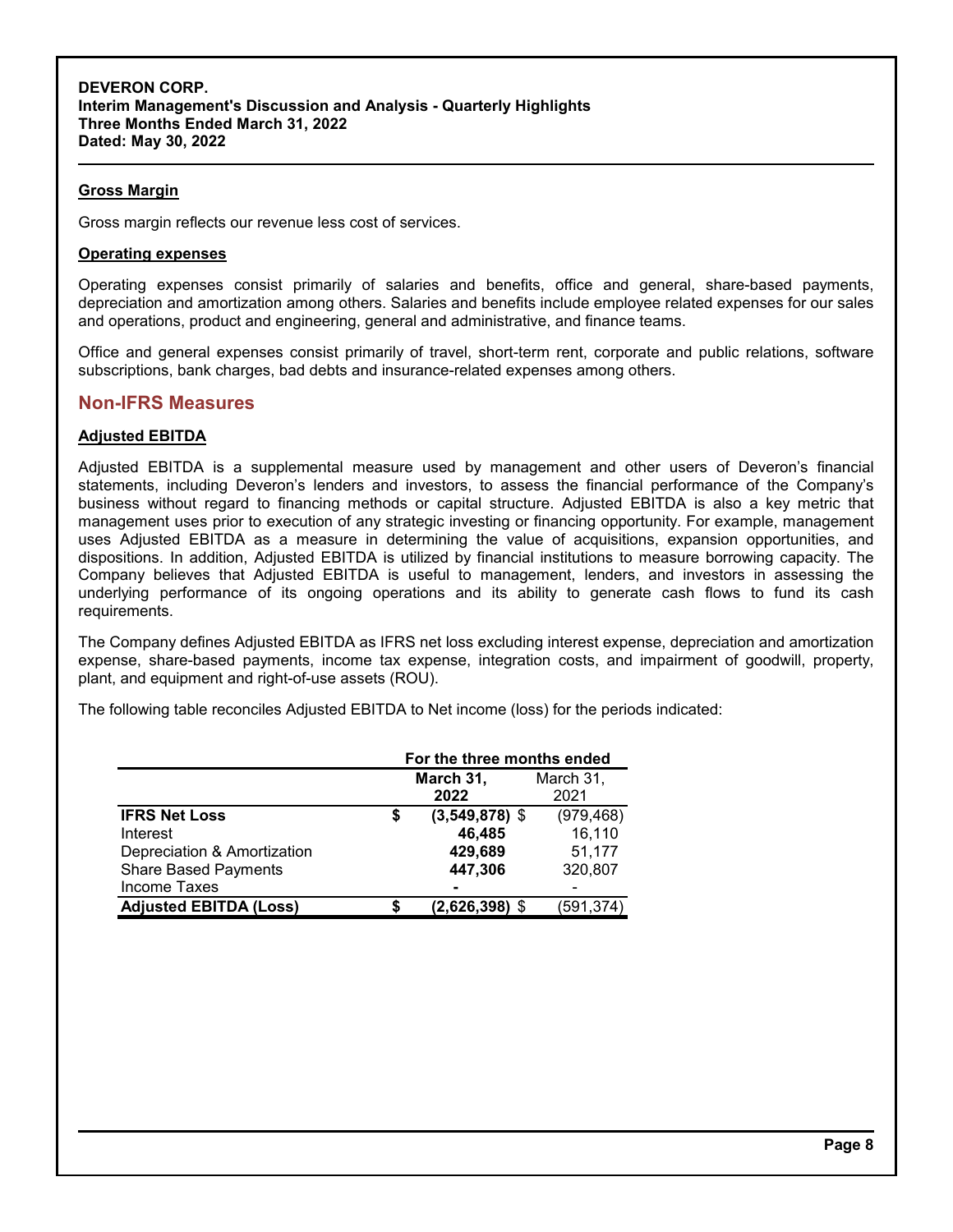# **Selected Financial Information**

Certain selected financial information is set out below:

|                                | For the three months ended |                  |            |
|--------------------------------|----------------------------|------------------|------------|
|                                |                            | March 31,        | March 31,  |
|                                |                            | 2022             | 2021       |
| <b>Total revenues</b>          | \$                         | 1,406,961<br>-\$ | 667,726    |
| Gross Margin                   |                            | 737,674          | 383,668    |
| Gross Margin %                 |                            | 52.4 %           | 57.5 %     |
| <b>Operating Expenses</b>      |                            | 4,287,552        | 1,363,136  |
| Adjusted EBITDA (loss)         |                            | (2,626,398)      | (591, 374) |
| Net loss                       | S                          | $(3,549,878)$ \$ | (979, 468) |
| Basic and diluted net loss     |                            |                  |            |
| per common share               | S                          | $(0.04)$ \$      | (0.01)     |
| <b>Weighted Average Common</b> |                            |                  |            |
| <b>Shares Outstanding</b>      |                            | 95,768,400       | 68,437,704 |

Consolidated results of operations:

|                              | For the three months ended |            |
|------------------------------|----------------------------|------------|
|                              | March 31,                  | March 31,  |
|                              | 2022                       | 2021       |
| Data Collection              | \$<br>627,472 \$           | 267,774    |
| Data Analytics               | 779,489                    | 399,952    |
| <b>Total Revenue</b>         | 1,406,961                  | 667,726    |
| Cost of services             | (669,287)                  | (284, 058) |
| <b>Gross Margin</b>          | 737,674                    | 383,668    |
| <b>Expenses</b>              |                            |            |
| Salaries and benefits        | 1,855,371                  | 620,587    |
| Office and general           | 1,246,550                  | 262,737    |
| Share-based payments         | 447,306                    | 320,807    |
| Depreciation                 | 310,725                    | 51,177     |
| Professional fees            | 251,107                    | 103,269    |
| Amortization of intangibles  | 118,964                    |            |
| Interest expense             | 46,485                     | 16,110     |
| Foreign exchange loss/(gain) | 26,518                     | (8,965)    |
| Interest income              | (5,683)                    | (2,586)    |
| Gain on disposition of PP&E  | (9,791)                    |            |
| <b>Operating Expenses</b>    | 4,287,552                  | 1,363,136  |
| Net loss for the period      | \$<br>$(3,549,878)$ \$     | (979, 468) |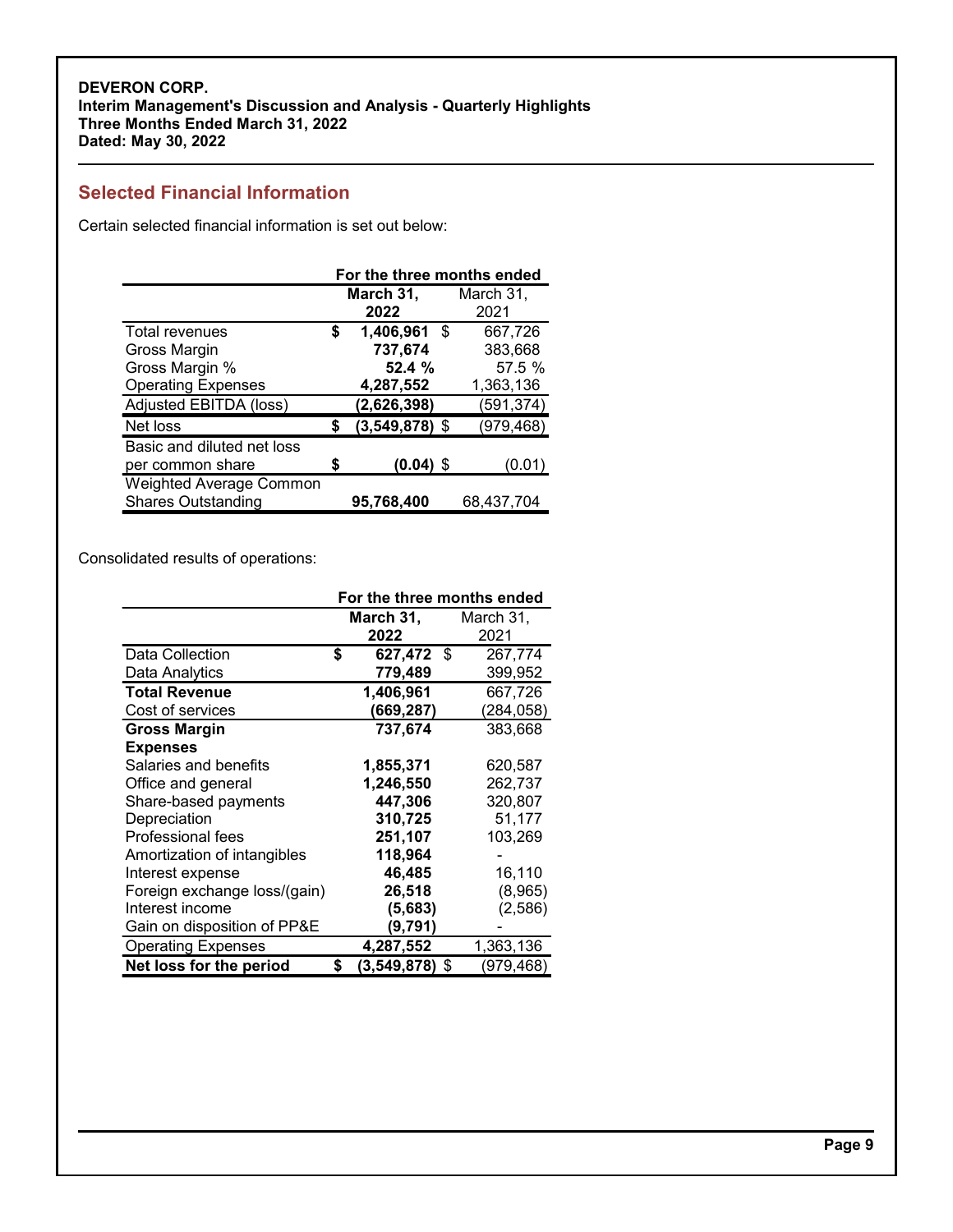# **Discussion of operations**

# **Financial Highlights**

Three months ended March 31, 2022, compared with three months ended March 31, 2021

Deveron's net loss totaled \$3,549,878 for three months ended March 31, 2022, with basic and diluted loss per share of \$0.04. This compares with a net loss of \$979,468 with basic and diluted loss per share of \$0.01 for the three months ended March 31, 2021. The increase of \$2,570,410 was principally due to the following:

- Total revenues increased by \$739,235 for the three months ended March 31, 2022, compared to the three months ended March 31, 2021. Data Collections revenue increased by \$359,698 as the Company experienced growth in its carbon services platform. Data Analytics revenue increased by \$379,537 as the Company's previous acquisitions experienced strong year-over-year growth.
- Cost of services increased by \$385,229 for the three months ended March 31, 2022, compared to the three months ended March 31, 2021. The increase is closely related to the increase in revenue from acquisitions and existing customers.
- Salaries and benefits increased by \$1,234,784 for the three months ended March 31, 2022, compared to the three months ended March 31, 2021. The increase is attributable to new acquisitions as well as an increase in headcount compared to the prior period.
- Office and general increased by \$983,813 for the three months ended March 31, 2022 compared to the three months ended March 31, 2021. The increase is mainly attributable to the impact of acquisitions completed in the prior 12 months along with higher operating costs to support the company's growing operations.
- Share-based payments increased by \$126,499 for the three months ended March 31, 2022, compared to the three months ended March 31, 2021. The increase is due to the timing of expensing the estimated fair value of stock options granted in prior and current periods. The Company expenses its stock options in accordance with the vesting terms of the stock options granted.
- Depreciation increased by \$259,548 for the three months ended March 31, 2022, compared to the three months ended March 31, 2021. The increase is attributable to depreciation recorded on equipment, drones, vehicles and right-of-use assets acquired during the current and prior years.
- Professional fees increased by \$147,838 for the three months ended March 31, 2022, compared to the three months ended March 31, 2021. The increase relates to increased corporate activity requiring external professional support, including the recent acquisition of Agri-Labs and other potential business combinations.
- Intangible amortization increased by \$118,964 for the three months ended March 31, 2022, compared to the three months ended March 31, 2021. The increase relates to businesses acquired during the previous 12 month period.
- Interest expense increased by \$30,375 for the three months ended March 31, 2022, compared to the three months ended March 31, 2021. The increase is attributable to the lease liability recognition as well as on accretion on contingent consideration.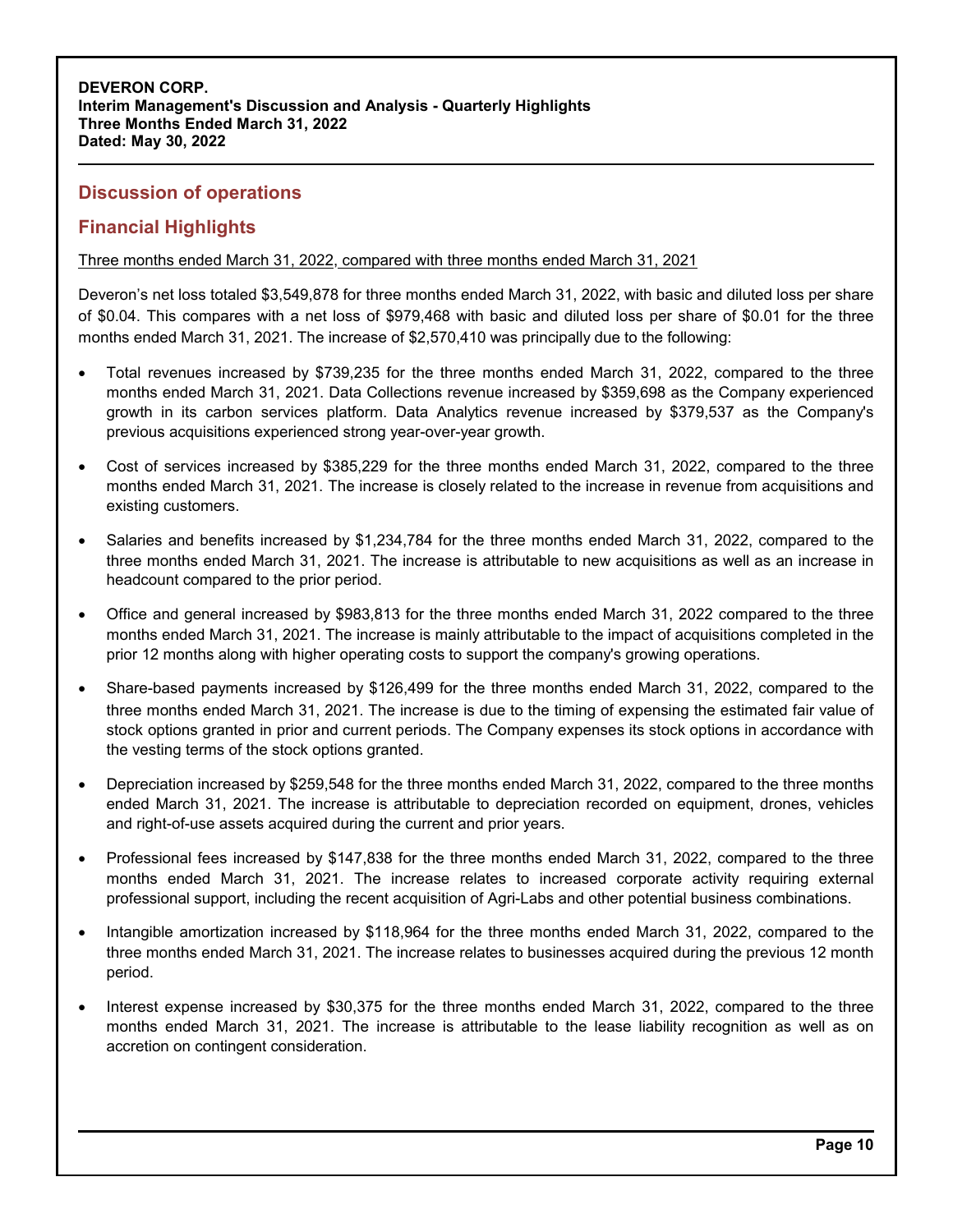Deveron's total assets at March 31, 2022 were \$30,485,546 (March 31, 2021 - \$22,767,377) against total liabilities of \$5,787,907 (March 31, 2021 - \$6,456,309). The increased in total assets of \$7,718,169 resulted from cash received from private placements, goodwill and intangible assets from acquisitions, which was offset by the cash spent on operating costs. The Company does have sufficient current assets to pay its existing liabilities of \$5,787,907 at March 31, 2022.

#### **Cash Flow**

At March 31, 2022, the Company had cash and cash equivalents of \$14,567,455. The increase in cash of \$7,700,325 from the December 31, 2021 cash balance of \$6,867,130 was a result of cash outflow in operating activities of \$2,019,240, cash outflow from investing activities of \$1,434,630 and cash inflow from financing activities of \$11,154,195. Operating activities were affected by depreciation of \$310,725, amortization of intangibles of \$118,964 share-based payments of \$447,306, interest expense of \$46,485, foreign exchange loss of \$69,399, and net change in non-cash working capital balances of \$547,550 because of a decrease in accounts receivable, prepaids and other receivables of \$1,112,610, a decrease in accounts payable, accrued and other current liabilities of \$478,177, and lease payments of \$161,138. Investing activities were affected by the cash payment of \$546,483 for the acquisition of Agri-Labs, \$823,575 for the contingent consideration of Agronomic Solutions, and \$93,222 for the purchase of property and equipment and offset by \$28,650 for the proceeds from the sale of property plant and equipment. Financing activities were affected by the public offering of \$11,500,000, issuance of common shares for private placements of \$600,000 exercise of warrants and options totaling \$94,750 and \$144,000 respectively. Financing activities were offset by loan repayments of \$10,574 and share issue costs of \$1,173,981.

### **Liquidity and Financial Position**

The Company expects to be financed through the completion of equity transactions such as equity offerings and the exercise of stock options and warrants. There is no assurance that future equity capital will be available to the Company in the amounts or at the times desired by the Company or on terms that are acceptable to it, if at all. See "Cautionary Note Regarding Forward-Looking Statements", "Trends and Economic Conditions" and "Risk Factors".

As at March 31, 2022, the Company had a working capital surplus of \$12,705,327 (December 31, 2021 – working capital surplus of \$5,609,401). The Company's continuing operations are dependent on its ability to secure equity and/or debt financing.

In the following 12-month period, the business objective of Deveron is to grow its customer base through market awareness of its service offering to growers in Canada and the United States and through acquisitions. Deveron intends to focus on the following business objectives:

- a) Continue development and deployment of the data acquisition network to provide on demand data services to the agricultural industry across Canada and select strategic regions in the United States;
- b) Continue marketing campaign of service offering through current sales network;
- c) Continue to work with current and future partners on data integration and feasibility studies; and
- d) Build infrastructure for processing and storing data, leveraging our Farm Dog platforms.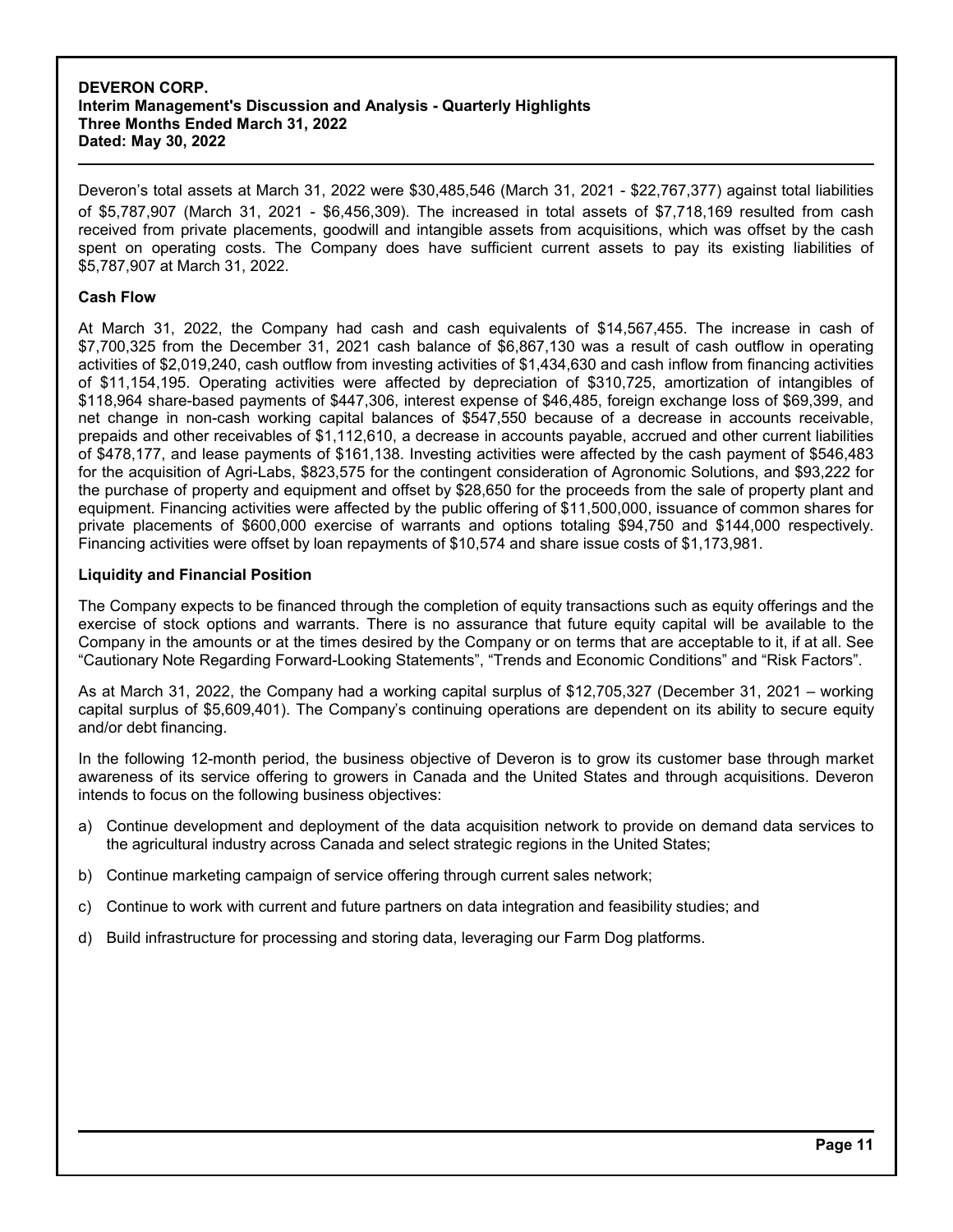# **Risk Factors**

**Deveron operates in evolving markets, which makes it difficult to evaluate its business and future prospects.**

Deveron cannot accurately predict the extent to which demand for its services will increase, if at all. The challenges, risks and uncertainties frequently encountered by companies in rapidly evolving markets could impact Deveron's ability to do the following:

- generate sufficient revenue to maintain profitability;
- acquire and maintain market share;
- achieve or manage growth in its operations;
- develop and renew contracts;
- attract and retain other highly-qualified personnel;
- successfully develop and commercially market new services;
- adapt to new or changing policies; and
- access additional capital when required and on reasonable terms.

If Deveron fails to address these and other challenges, risks and uncertainties successfully, its business, results of operations and financial condition would be materially harmed.

#### **Deveron expects to incur research and development costs and devote resources to identifying and commercializing new services, which could significantly reduce its profitability and may never result in revenue to Deveron.**

Deveron's future growth depends on penetrating new markets, adapting existing services to new applications, and introducing new services that achieve market acceptance. Deveron plans to incur research and development costs as part of its efforts to develop and commercialize new services and enhance existing products. Deveron believes that there are significant investment opportunities in a number of business areas. Because Deveron accounts for research and development as an operating expense, these expenditures will adversely affect its earnings in the future. Further, Deveron's research and development programs may not produce successful results, and its new services may not achieve market acceptance, create additional revenue or become profitable, which could materially harm its business, prospects, financial results and liquidity.

#### *Covid-19 Risks*

The worldwide emergency measures taken to combat the COVID-19 pandemic may continue, could be expanded, and could also be reintroduced in the future following relaxation. As governments implement monetary and fiscal policy changes aimed to help stabilize economies and capital markets, we cannot predict legal and regulatory responses to concerns about the COVID-19 pandemic and related public health issues and how these responses may impact our business. The COVID-19 pandemic, actions taken globally in response to it, and the ensuing economic downturn has caused significant disruption to business activities and economies. The depth, breadth and duration of these disruptions remain highly uncertain at this time. Furthermore, governments are developing frameworks for the staged resumption of business activities. As a result, it is difficult to predict how significant the impact of the COVID-19 pandemic, including any responses to it, will be on the global economy and our business. We have outlined these risks in more detail below.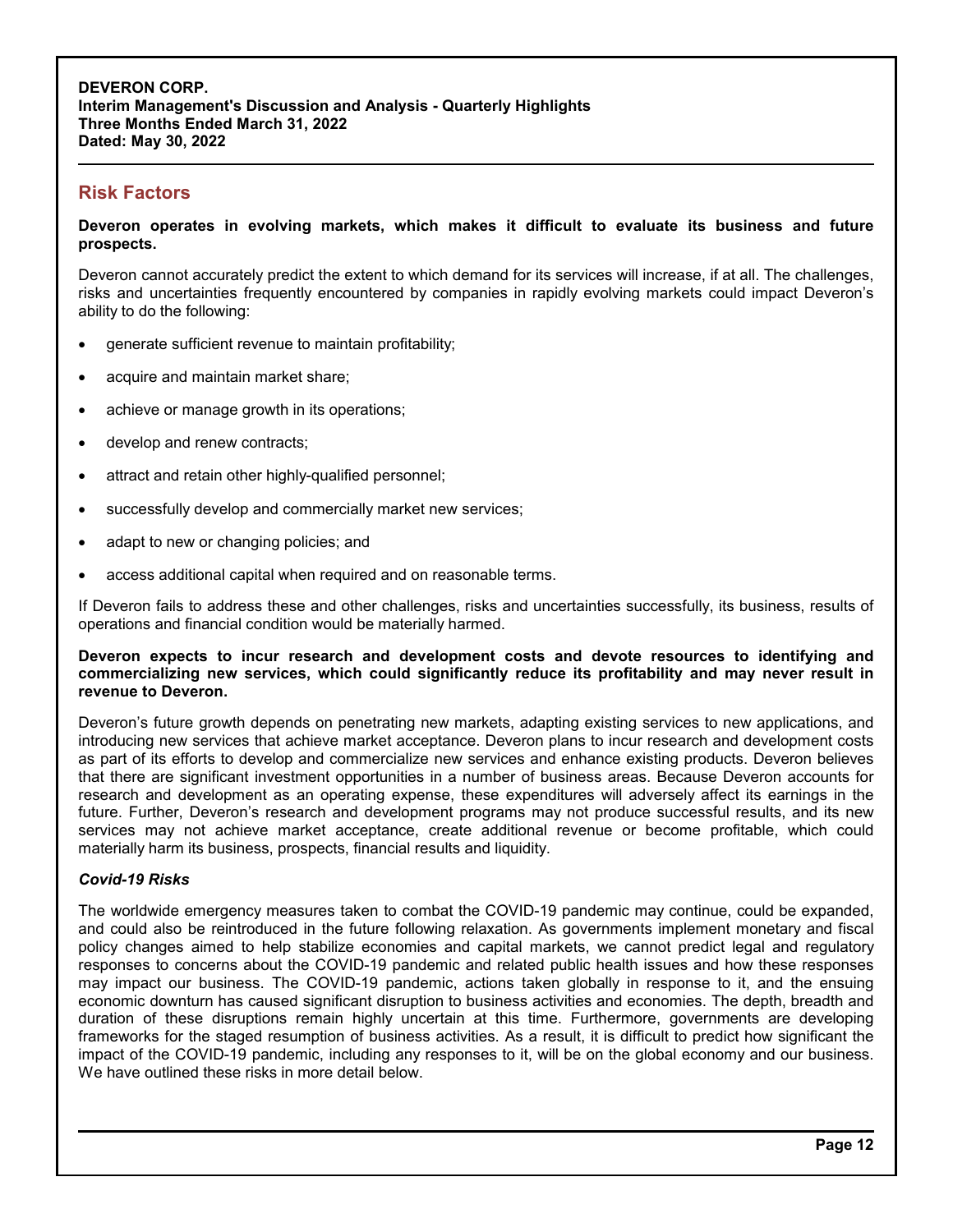#### Strategic & Operational Risks

The ongoing COVID-19 pandemic could adversely impact our financial condition in future periods as a result of reduced business opportunities via acquisitions and development of Deveron's new business in the data acquisition and data analytics sector. The uncertainty around the expected duration of the pandemic and the measures put in place by governments to respond to it could further depress business activity and financial markets. Our strategic initiatives to advance our business may be delayed or cancelled as a result.

To date, our operations have remained stable under the pandemic but there can be no assurance that our ability to continue to operate our business will not be adversely impacted, in particular to the extent that aspects of our operations which rely on services provided by third parties fail to operate as expected. The successful execution of business continuity strategies by third parties is outside our control. If one or more of the third parties to whom we outsource critical business activities fails to perform as a result of the impacts from the spread of COVID-19, it could have a material adverse effect on our business and operations.

The acquisitions and integration of new businesses create risks and may affect operating results. The Company's Mergers and acquisitions ("M&A") strategy involves a number of risks related to the realization of synergies and overall integration of acquired businesses into the Company's operations, including but not limited to, human resources, company culture, product pricing, information technology, data integrity, information systems, business processes and financial management. COVID-19 may affect the ability of the Company to find new attractive acquisition opportunities and/or could impact the Company's ability to execute on the integration of pending acquisition opportunities.

#### Liquidity Risk and Capital Management

Extreme market volatility and stressed conditions resulting from COVID-19 and the measures implemented to control its spread could limit our access to capital markets and our ability to generate funds to meet out capital requirements. Sustained global economic uncertainty could result in more costly or limited access to funding sources. In addition, while we currently have sources of liquidity, such as cash balances, there can be no assurance that these sources will provide us with sufficient liquidity on commercially reasonable terms in the future. Extreme market volatility may leave us unable to react in a manner consistent with our historical practices.

#### Market Risk

The geopolitical environment and pandemic have created significant volatility in financial and commodity markets. Central banks have announced emergency interest rate cuts, while governments are implementing unprecedented fiscal stimulus packages to support economic stability. These factors could result in a global inflationary or recessionary environment with continued market volatility, which may continue to impact our financial condition.

#### Climate Change

Global climate change continues to attract considerable public, scientific and regulatory attention. Governments and regulatory bodies at the international, national, regional and local levels have introduced or may introduce legislative changes to respond to the potential impacts of climate change. Additional government action to regulate climate change, including regulations on carbon emissions and energy use, could increase direct and indirect costs to the Company's operations and may have a material adverse impact on the Company.

Based on risk assessments conducted by the Company, climate change is not an immediate material risk faced by the Company. However, as time goes on, it will likely have an impact on how the Company conducts its business.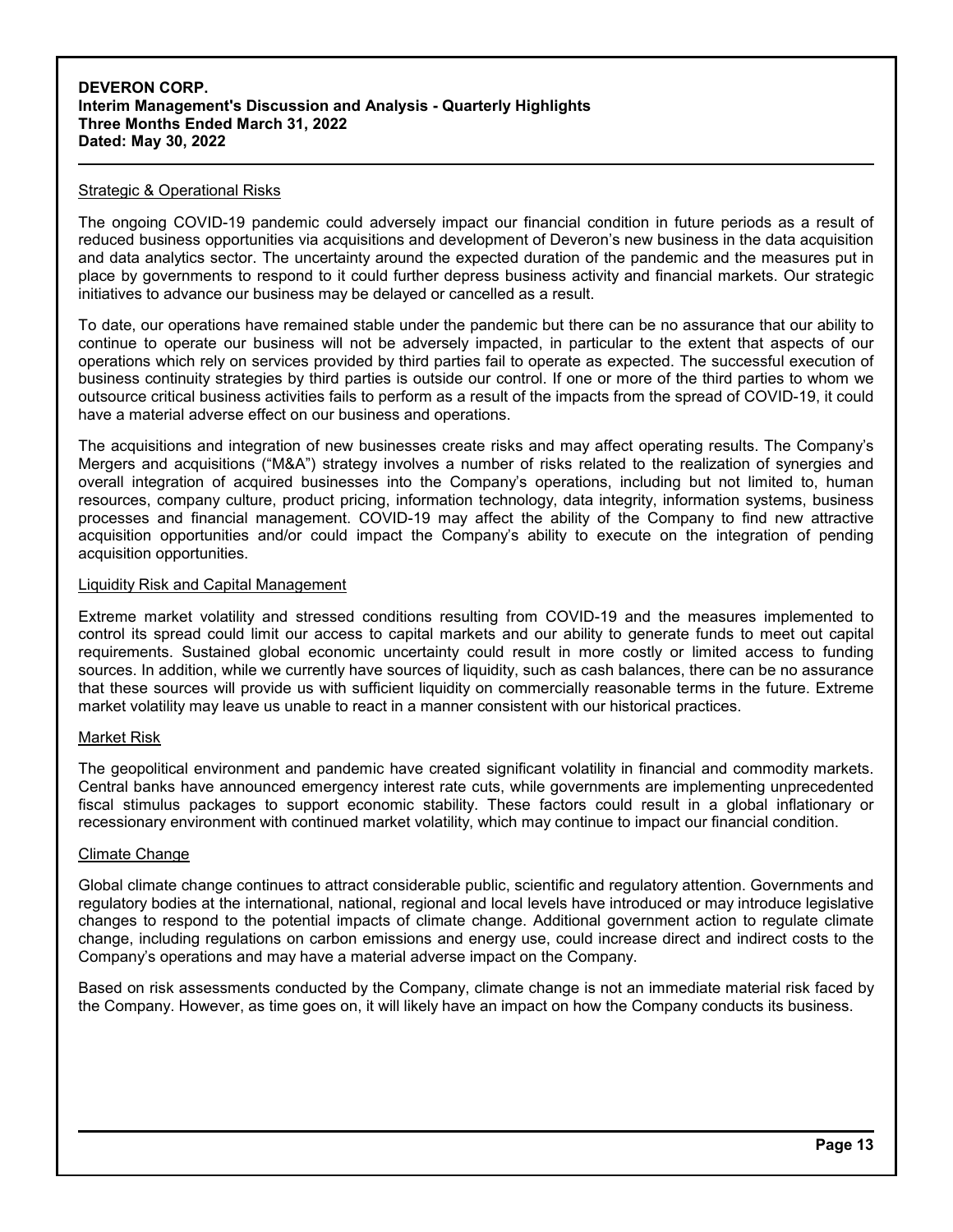#### Public Company Obligations

The Company's business is subject to evolving corporate governance and public disclosure regulations that have increased both the Company's compliance costs and the risk of non-compliance, which could have a material adverse impact on the Company's share price.

The Company is subject to changing rules and regulations promulgated by a number of governmental and selfregulated organizations, including the Canadian Securities Administrators, the TSXV, and the International Accounting Standards Board. These rules and regulations continue to evolve in scope and complexity creating many new requirements. The Company's efforts to comply with rules and obligations could result in increased general and administration expenses and a diversion of management time and attention from revenue-generating activities.

### **Disclosure of Internal Controls**

Management has established processes to provide them with sufficient knowledge to support representations that they have exercised reasonable diligence to ensure that (i) the unaudited condensed interim consolidated financial statements do not contain any untrue statement of material fact or omit to state a material fact required to be stated or that is necessary to make a statement not misleading in light of the circumstances under which it is made, as of the date of and for the periods presented by the unaudited condensed interim consolidated financial statements; and (ii) the unaudited condensed interim consolidated financial statements fairly present in all material respects the financial condition, results of operations and cash flows of the Company, as of the date of and for the periods presented.

In contrast to the certificate required for non-venture issuers under National Instrument 52-109 Certification of Disclosure in Issuers' Annual and Interim Filings ("NI 52-109"), the Company uses the Venture Issuer Basic Certificate, which does not include representations relating to the establishment and maintenance of disclosure controls and procedures ("DC&P") and internal control over financial reporting ("ICFR"), as defined in NI 52-109. In particular, the certifying officers filing this certificate are not making any representations relating to the establishment and maintenance of:

- i. controls and other procedures designed to provide reasonable assurance that information required to be disclosed by the issuer in its annual filings, interim filings or other reports filed or submitted under securities legislation is recorded, processed, summarized and reported within the time periods specified in securities legislation; and
- ii. a process to provide reasonable assurance regarding the reliability of financial reporting and the preparation of unaudited condensed interim consolidated financial statements for external purposes in accordance with the issuer's generally accepted accounting principles (IFRS). The Company's certifying officers are responsible for ensuring that processes are in place to provide them with sufficient knowledge to support the representations they are making in this certificate.

Investors should be aware that inherent limitations on the ability of certifying officers of a venture issuer to design and implement on a cost-effective basis DC&P and ICFR as defined in NI 52-109 may result in additional risks to the quality, reliability, transparency and timeliness of interim and annual filings and other reports provided under securities legislation.